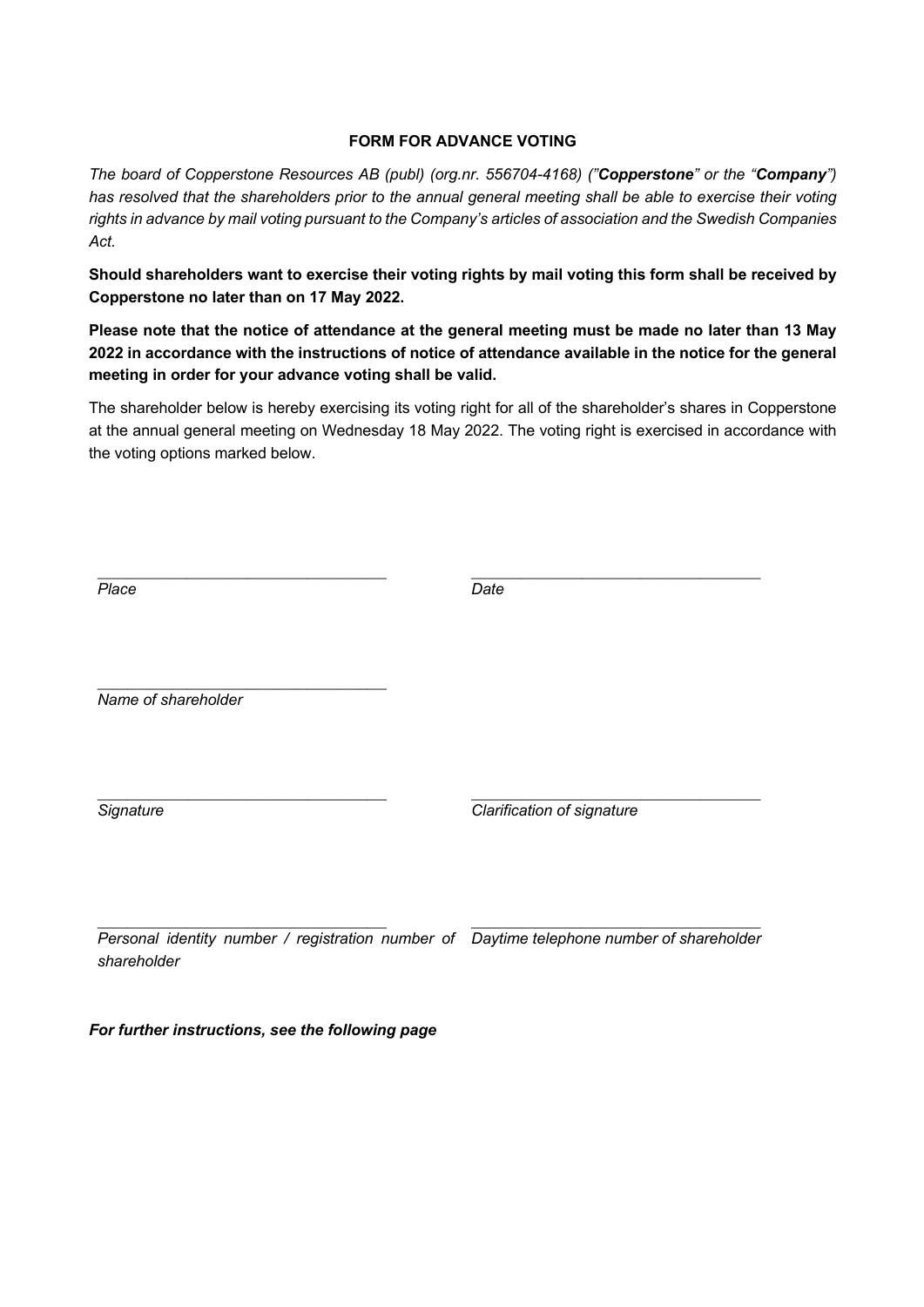## **Instructions for mail voting:**

- Complete the shareholder information above.
- Select the preferred voting options below.
- Sign and send the form in the **original** to Copperstone, Copperstone Resources AB (publ), Fasadvägen 43, SE-981 41 Kiruna, (mark the envelope "Mail voting annual general meeting 18 May 2022").
- If the shareholder is a legal entity, a certificate of registration or corresponding document shall be enclosed with the form. The same applies if the shareholder mail votes by proxy.
- Please note that the notice of attendance at the general meeting must have been given no later than 13 May 2022, even if the shareholder chooses to vote in advance. Instructions regarding this is available in the notice to the general meeting.
- Please note that shareholders who have their shares registered in the name of a nominee must register the shares in the shareholder's own name in order to vote. Instructions regarding this is available in the notice to the general meeting.
- If the shareholder does not wish to exercise its voting rights by advance voting the form for advance voting shall not be submitted.

## IMPORTANT INFORMATION:

The shareholder cannot give any other instructions than selecting one of the options specified at each point in the form. If a shareholder wishes to abstain from voting in relation to a matter, kindly refrain from electing an option. If the shareholder has provided the form with specific instructions or conditions or if the pre-printed text is amended or supplemented, the vote relating that question may be regarded as invalid. One form per shareholder will be considered. If more than one form is submitted, the form with the latest date will be considered. If two forms are dated at the same date, the form latest received by the company will be considered. An incomplete or wrongfully completed form, may be discarded without being considered.

The advance voting form, together with any enclosed authorisation documentation, shall be received by Copperstone no later than on 17 May 2022. An advance vote can only be withdrawn if the shareholder is present, in person by proxy, at the general meeting.

For complete proposals for the items of the agenda, kindly refer to the notice and proposals on Copperstone's website www.copperstone.se.

For information on how your personal data is processed, see the integrity policy that is available at Euroclear's website www.euroclear.com/dam/ESw/Legal/Privacy-notice-bolagsstammor-engelska.pdf.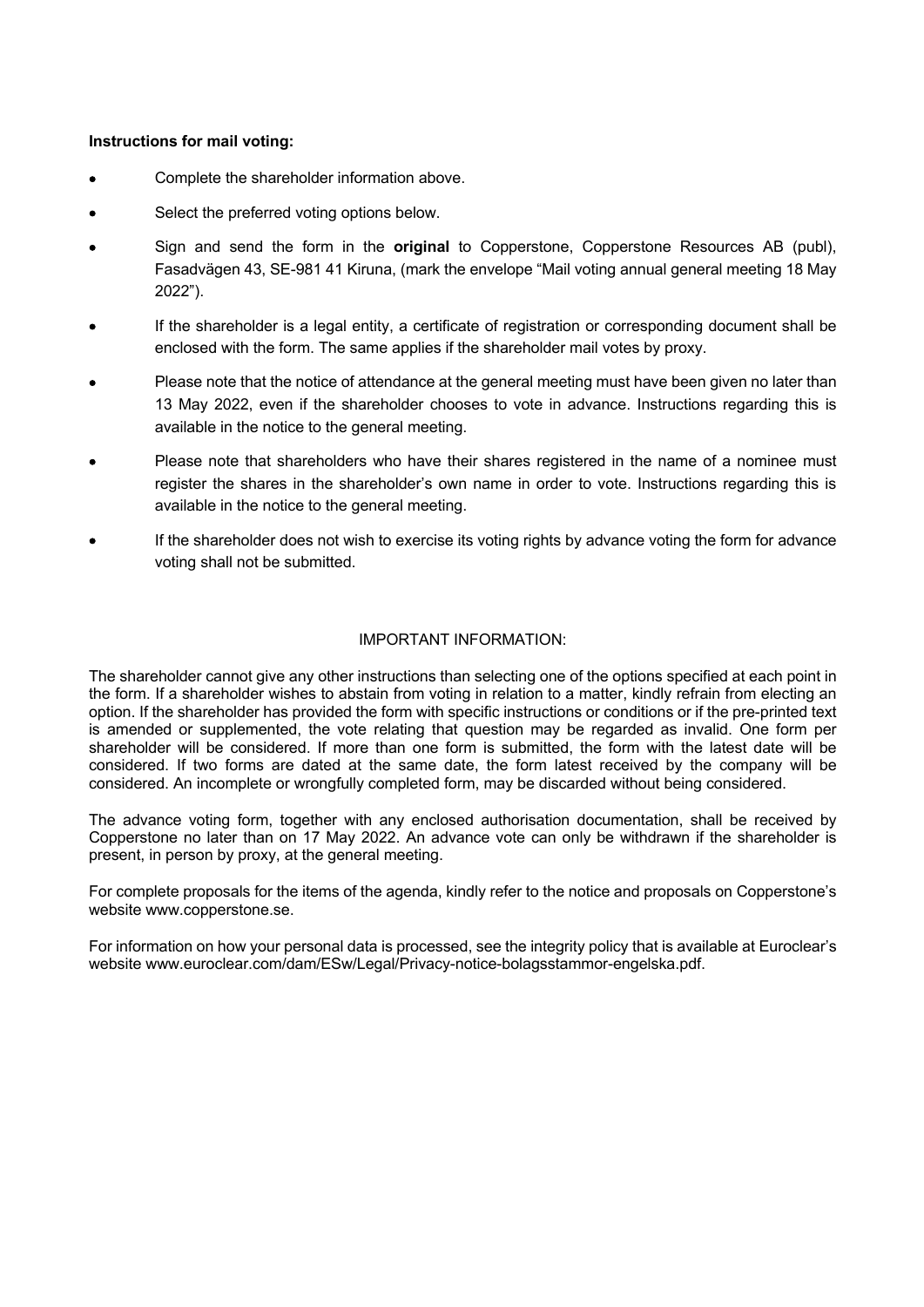## **Annual general meeting in Copperstone Resources AB (publ) on 18 May 2022**

The options below comprise, unless otherwise stated in the form, the proposals submitted by the board of directors and the nomination committee respectively, which are included in the notice to the annual general meeting.

| 1. Election of chairman of the meeting                                                                                                               |  |
|------------------------------------------------------------------------------------------------------------------------------------------------------|--|
| Jörgen Olsson                                                                                                                                        |  |
| Yes $\Box$ No $\Box$                                                                                                                                 |  |
| 2. Preparation and approval of the voting list                                                                                                       |  |
| $Yes \Box No \Box$                                                                                                                                   |  |
| 5. Approval of the agenda                                                                                                                            |  |
| Yes $\Box$ No $\Box$                                                                                                                                 |  |
| 7(a). Adoption of the income statement and the balance sheet                                                                                         |  |
| Yes $\square$ No $\square$                                                                                                                           |  |
| 7(b). Resolution with respect to appropriation of the limited liability Company's profits or<br>losses in accordance with the approved balance sheet |  |
| $Yes \Box No \Box$                                                                                                                                   |  |
| 7(c). Discharge of liability for the members of the board of directors and the CEO                                                                   |  |
| Jörgen Olsson, chairman of the board: Yes $\Box$ No $\Box$                                                                                           |  |
| Marcus Petäjäniemi, deputy chairman of the board and member of the board: Yes $\Box$ No $\Box$                                                       |  |
| Sven-Erik Bucht, member of the board: Yes $\Box$ No $\Box$                                                                                           |  |
| Gregory Hall, member of the board: Yes $\Box$ No $\Box$                                                                                              |  |
| Jane Lundgren Ericsson, member of the board: Yes $\Box$ No $\Box$                                                                                    |  |
| Michael Mattsson, member of the board and CEO: Yes $\Box$ No $\Box$                                                                                  |  |
| Lars Seiz, member of the board: Yes $\Box$ No $\Box$                                                                                                 |  |
| 8. Determination of the fees payable to members of the board of directors and the auditor                                                            |  |
| 8 (a). Fees payable to members of the board                                                                                                          |  |
| Yes $\Box$ No $\Box$                                                                                                                                 |  |
| 8 (b). Fees payable to the auditor                                                                                                                   |  |
| Yes $\Box$ No $\Box$                                                                                                                                 |  |
| 9. Election of the members of the board of directors and auditor                                                                                     |  |
| Election of the members of the board                                                                                                                 |  |
| 9 (a). Sven-Erik Bucht                                                                                                                               |  |
| Yes □ No □                                                                                                                                           |  |
| 9 (b). Jane Lundgren Ericsson                                                                                                                        |  |
| Yes □ No □                                                                                                                                           |  |